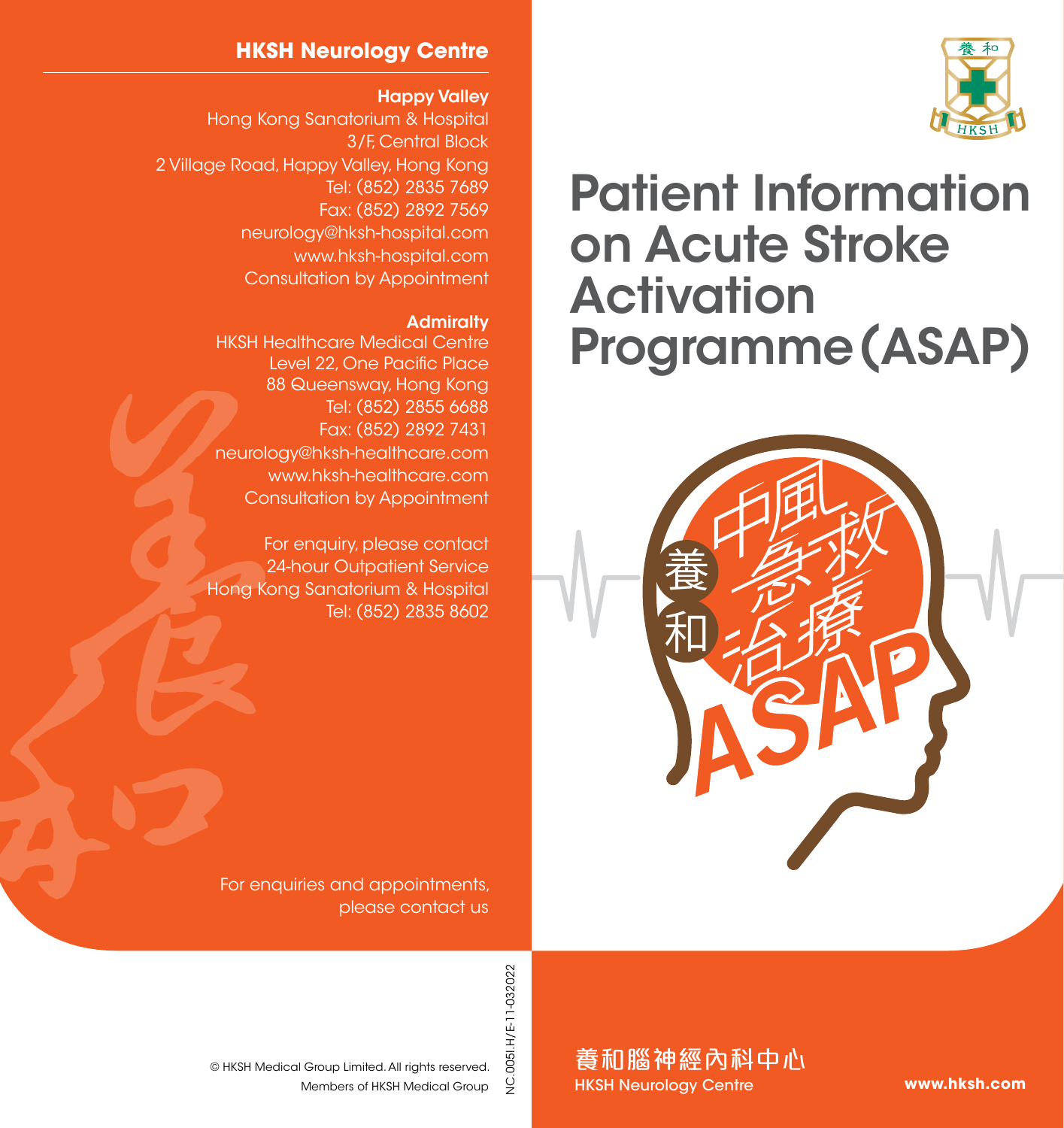## What is Acute Stroke?

There are two types of acute stroke: ischaemic stroke, due to interruption of blood flow to the brain and haemorrhagic stroke, due to bleeding into the brain. Ischaemic stroke is caused by a blood clot cutting off the blood supply to an area of the brain, depriving the brain tissue of oxygen and nutrients. As a result, the brain tissue becomes damaged and eventually dies. The effect of acute stroke depends on the location and severity of brain tissue damage. Severe stroke may result in significant permanent disability or even death.

## "Time is Brain" in Acute Stroke Management

During the initial phase of acute ischaemic stroke, not all the brain tissue with interrupted blood supply becomes permanently damaged immediately. Some of this tissue can be salvaged if the blood supply can be restored within a critical time period. This time window for rescue is very short; more importantly, the earlier the blood supply can be restored, the better the outcome. This reperfusion by thrombolytic therapy is a high risk intervention and has to be conducted by a team of experienced professionals. Acute stroke management requires concerted efforts and seamless coordination of different disciplines and specialists for accurate diagnosis and prompt treatment.

## ASAP 1.0 and 2.0 Offered by Hong Kong Sanatorium & Hospital

Launched in 2016, ASAP 1.0 mainly caters for patients with acute ischaemic stroke presenting within 3 hours of the onset of stroke to provide them with intravenous thrombolytic therapy (i.e. administration of drugs via injection to dissolve blood clots in vessels to restore cerebral blood flow).

Built on the ASAP 1.0, the latest ASAP 2.0 is an enhanced programme for severe acute stroke patients in which RapidAI software, an AI-enhanced cerebrovascular imaging system, is adopted to determine the amount and percentage of salvageable brain tissues based on neurovascular magnetic resonance imaging (MRI) and perfusion scanning. Doctors can now determine the patient's eligibility for endovascular therapy (Intra-arterial thrombectomy/ IA thrombectomy) and bring hope for more treatment options to patients who might have missed the golden 3-hour window after stroke onset, making Hong Kong Sanatorium & Hospital the first local private hospital to provide 24/7 acute stroke service and IA thrombectomy for ischaemic stroke patients.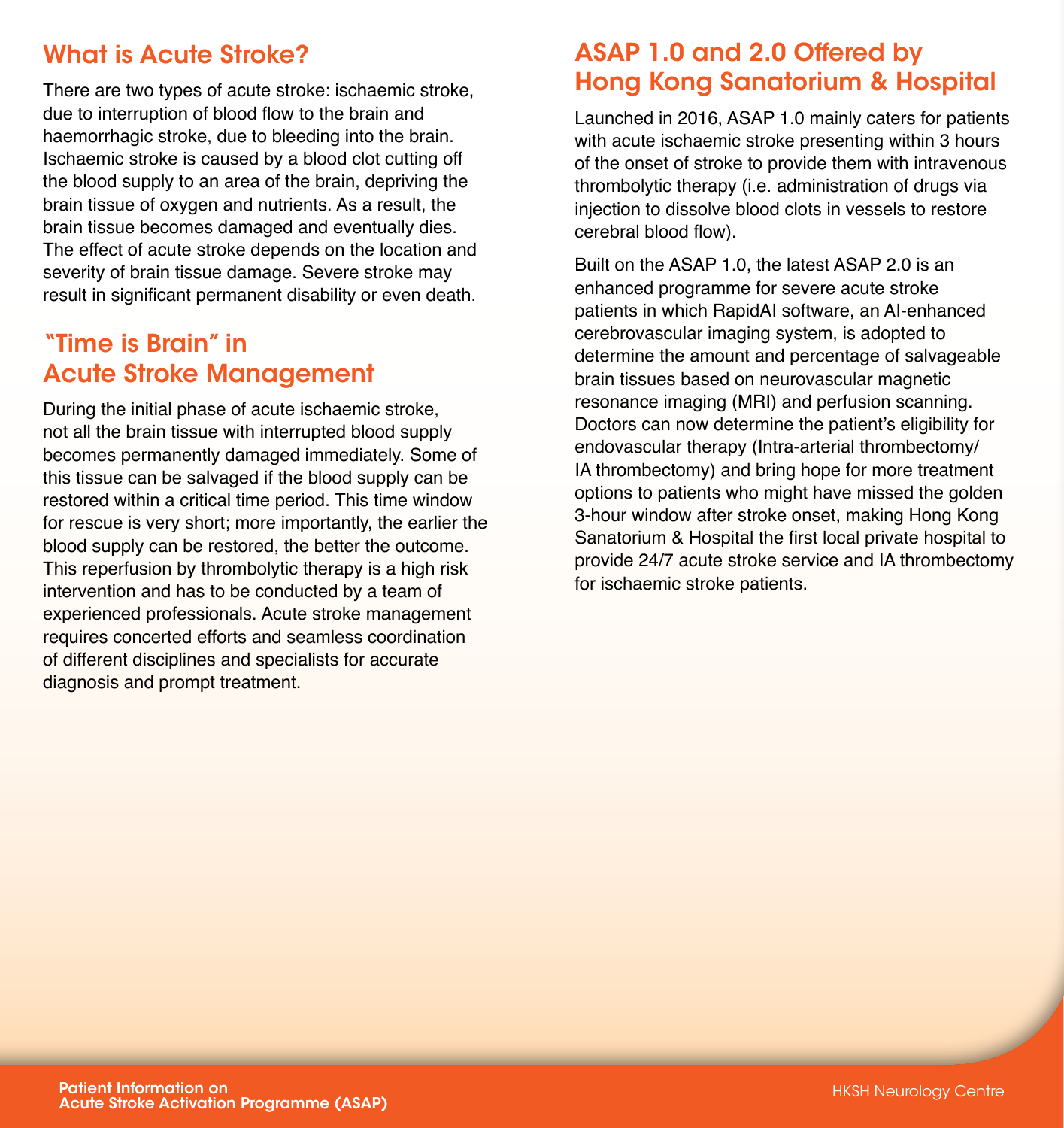## Activation of ASAP 1.0 for Arrival within 3 Hours after Onset

Upon the arrival of any suspected stroke patient to the 24-hour Outpatient Department (OPD), the Resident Medical Officer (RMO) will provide priority assessment to the patient.

If the preliminary diagnosis of acute stroke is established, ASAP 1.0 will be activated and priority CT brain scan will be performed on the patient to differentiate between haemorrhagic or ischaemic stroke, while an in-house neurologist will be called back to provide assessment.

In general, intravenous thrombolytic therapy is performed, and is most effective if it can be commenced within 3 hours of the onset of stroke. Some patients may show improvement if treatment is commenced within 4.5 hours.



## What is Thrombolytic Therapy?

Thrombolysis means breaking up and dissolving of the blood clots within the blocked blood vessel. Alteplase (or rtPA) is a thrombolytic (or 'clot-dissolving') medicine given intravenously that can dissolve the blood clot and possibly restore the blood supply to the brain tissue affected by acute stroke. As a result, the chance of recovery after acute stroke is improved.

Thrombolytic therapy is most effective if given within 3 hours from the onset of acute stroke symptoms. While on the average only 1 in 4 (26%) patients recover to full independence following an ischaemic stroke, an additional 1 in 8 (13%) patients treated with thrombolytic therapy achieve recovery to full

independence. Selected patients may also benefit from thrombolytic therapy if the treatment is given up to 4.5 hours from acute stroke onset.

#### What are the Risks of Thrombolytic Therapy?

Haemorrhage (bleeding) in the brain or other parts of the body is the most important risk of thrombolytic therapy. Approximately 1 in 15 (6%) patients treated with thrombolytic therapy develops bleeding in the brain, which may worsen the neurological impairment or even lead to death in 1%. This type of bleeding in the damaged brain tissue can also occur naturally after an ischaemic stroke even without thrombolytic therapy. Patients who have received thrombolytic therapy will require close monitoring and control of the blood pressure during the first 24 hours. Patients with certain medical conditions that increase the bleeding risk in the brain or other organs, past history of bleeding in the brain, or with stroke onset exceeding the recommended time window may not be suitable for thrombolytic therapy. The stroke team will determine a patient's eligibility for thrombolytic therapy based on the clinical profile and the findings on the brain scan.

## What Treatment will I Receive if I Choose Not to Receive Thrombolytic Therapy?

If you are assessed to be not eligible for or choose not to receive thrombolytic therapy, you will receive the standard treatment for acute stroke including antiplatelet therapy, cholesterol lowering therapy, stabilisation of your blood pressure, and nursing care and physiotherapy to prevent complications and enhance the outcome of rehabilitation. The package charges will not be applicable to you.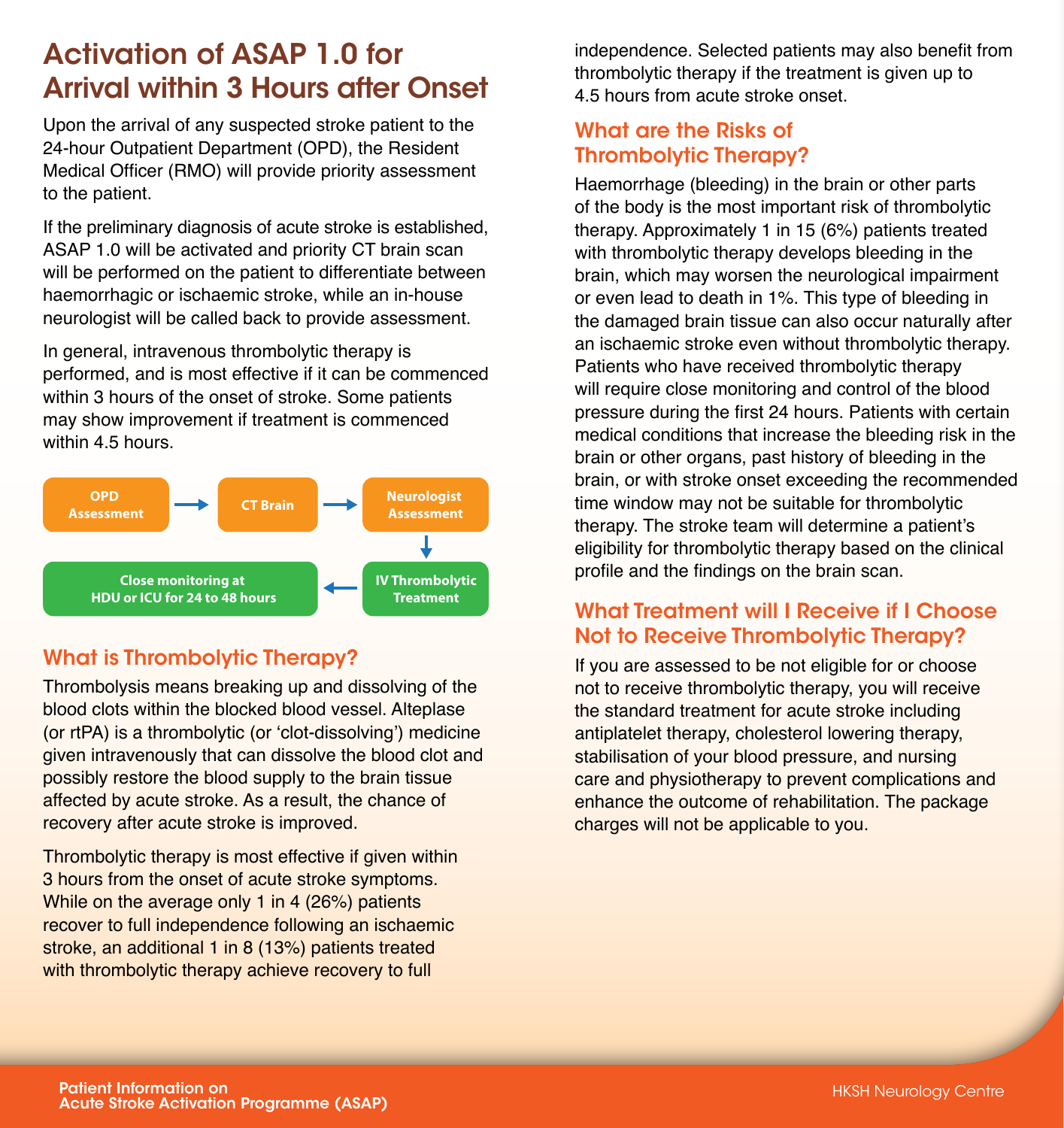## Activation of ASAP 2.0 for Arrival after 3 Hours after Onset or if No Improvement after Intravenous Thrombolytic Therapy

For severe stroke patients whose conditions do not improve after receiving intravenous thrombolytic therapy, or who have arrived at the hospital after the desirable time limit for administering intravenous thrombolytic therapy, ASAP 2.0 will be activated. They will be arranged to undergo MRI or CT perfusion scanning on the brain and cerebral blood vessels to determine if there is large vessel blockage. With the RapidAI software, the amount and ratio of salvageable to irreversibly damaged brain tissues can be assessed and calculated to determine whether they are suitable for IA thrombectomy.

Timely treatment is vital to ensuring the chance of survival and satisfactory recovery of acute stroke patients. The AI system will play a significant role in saving time as the report can be generated at about 10 minutes and it will enable neurologists and neurosurgeons to decide on the best treatment option for the patients including the feasibility of IA thrombectomy in the most effective and efficient manner. Hence, treatment options for acute stroke patients can be extended beyond the 3-hour time limit.



#### What is IA Thrombectomy?

IA thrombectomy is a type of minimally invasive surgery that can be used for treatment of acute ischaemic stroke patients with large vessel occlusion.

During the procedure, the neurosurgeon will guide the instrument through the patients' arteries to the blockage and remove the blood clot to reestablish blood flow to the affected part of the brain. IA thrombectomy is best performed within 6 hours of the onset of severe stroke. Researches have shown good functional outcome in ischaemic stroke patients receiving IA thrombectomy within 16 hours or 24 hours if they meet certain criteria with the use of perfusion scanning and AI system.

#### What are the Risks of IA Thrombectomy?

There are certain risks for IA thrombectomy such as blood vessel damage. The attending doctors must carefully assess the patients' eligibility for this procedure with guidance by the data generated by the AI system. Under ASAP 2.0, patients who have undergone IA thrombectomy will be transferred to the High Dependency Unit (HDU) or Intensive Care Unit (ICU) for treatment and close monitoring of their blood pressure and vital signs for the next 24 to 48 hours.

## What is the Role of Neurosurgery in Acute Stroke Management?

Joint management with the neurosurgeon will be required in the following clinical settings:

- Haemorrhagic stroke, including subarachnoid haemorrhage
- Haemorrhagic transformation of ischaemic stroke, including those occurring after thrombolytic therapy
- Large areas of damaged brain tissue in ischaemic stroke causing brain swelling and impairment in conscious level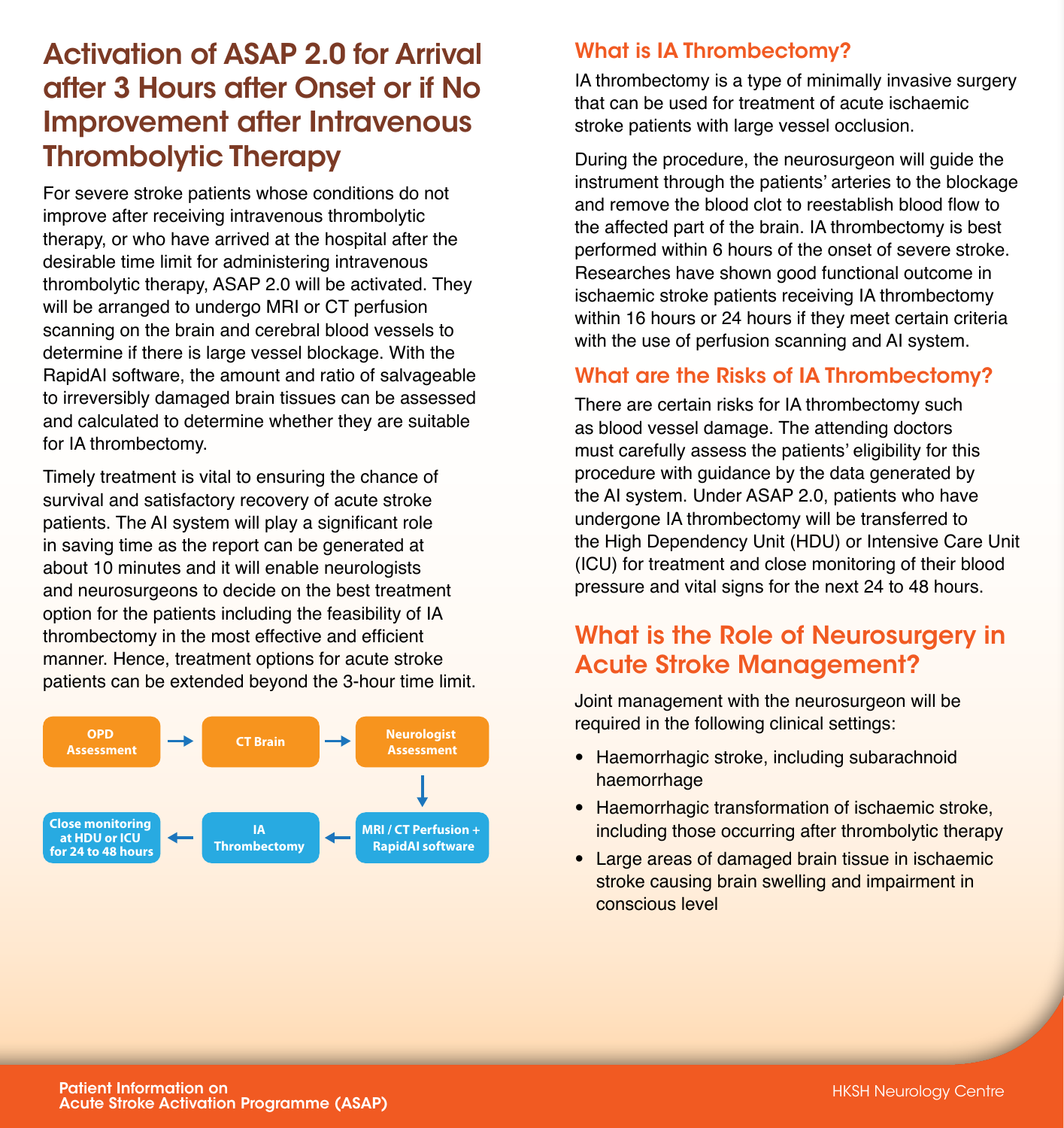## Charges for ASAP 1.0 and 2.0

Hong Kong Sanatorium & Hospital has the following packages for patients with acute ischaemic stroke who undergo assessment for eligibility and receives thrombolytic therapy.

#### ASAP 1.0 Acute Stroke Intravenous Thrombolytic Treatment Package Budget Estimate

| <b>Package</b><br><b>Component</b>     | <b>Charge for ICU</b><br>Semi-private<br>room | <b>Charge for ICU</b><br><b>Private room</b> |
|----------------------------------------|-----------------------------------------------|----------------------------------------------|
| Diagnostic and<br>Assessment           | HK\$17,800                                    |                                              |
| Intravenous<br>Thrombolytic<br>Therapy | HK\$85,500                                    | HK\$110,800                                  |

#### ASAP 2.0 Acute Stroke Endovascular Thrombectomy Package Budget Estimate

| <b>Package</b><br><b>Component</b>                                    | <b>Charge for ICU</b><br>Semi-private<br>room | <b>Charge for ICU</b><br><b>Private room</b> |
|-----------------------------------------------------------------------|-----------------------------------------------|----------------------------------------------|
| Diagnostic and<br>Assessment                                          | HK\$17,800                                    |                                              |
| <b>Endovascular</b><br>Assessment                                     | HK\$43,460                                    | HK\$45,450                                   |
| <b>Acute Stroke</b><br><b>Endovascular</b><br>Thrombectomy<br>Package | HK\$456,100                                   | HK\$497,600                                  |

# Treatment Packages Include:

- ICU care for up to 48 hours
- Standard nursing care and procedures for up to 48 hours
- Neurologist attendance of the first two days (if applicable, neurosurgeon attendance inclusive)
- MRI stroke package
- Echocardiogram
- X-ray Examination: Chest
- Standard blood tests for stroke risk assessment (fasting glucose, lipid profile)
- Medication cost of Alteplase (thrombolytic) and operation cost of mechanical endovascular thrombectomy
- Physiotherapy for first two days

## Items Not Included in the Above Packages:

- Surgical procedure or interventions of other medical condition (the approximate charge for neurosurgery in the setting of other acute stroke interventions ranges from HK\$120,000 to \$370,000 in General Ward, depending on the complexity of the operation. This charge includes operation fee, anaesthetist fee, surgeon's fee, but excluding room charges, doctor's ward round and other hospital charges)
- Other doctor fees for other medical condition
- Additional investigations including laboratory tests, blood transfusion, MRI, CT, ultrasound, X-ray other than those included in the package
- Other medication(s)
- Other emergency treatment and use of special equipment in the ICU
- Own choice of meals and overnight companion bed (companion bed only available in private room)